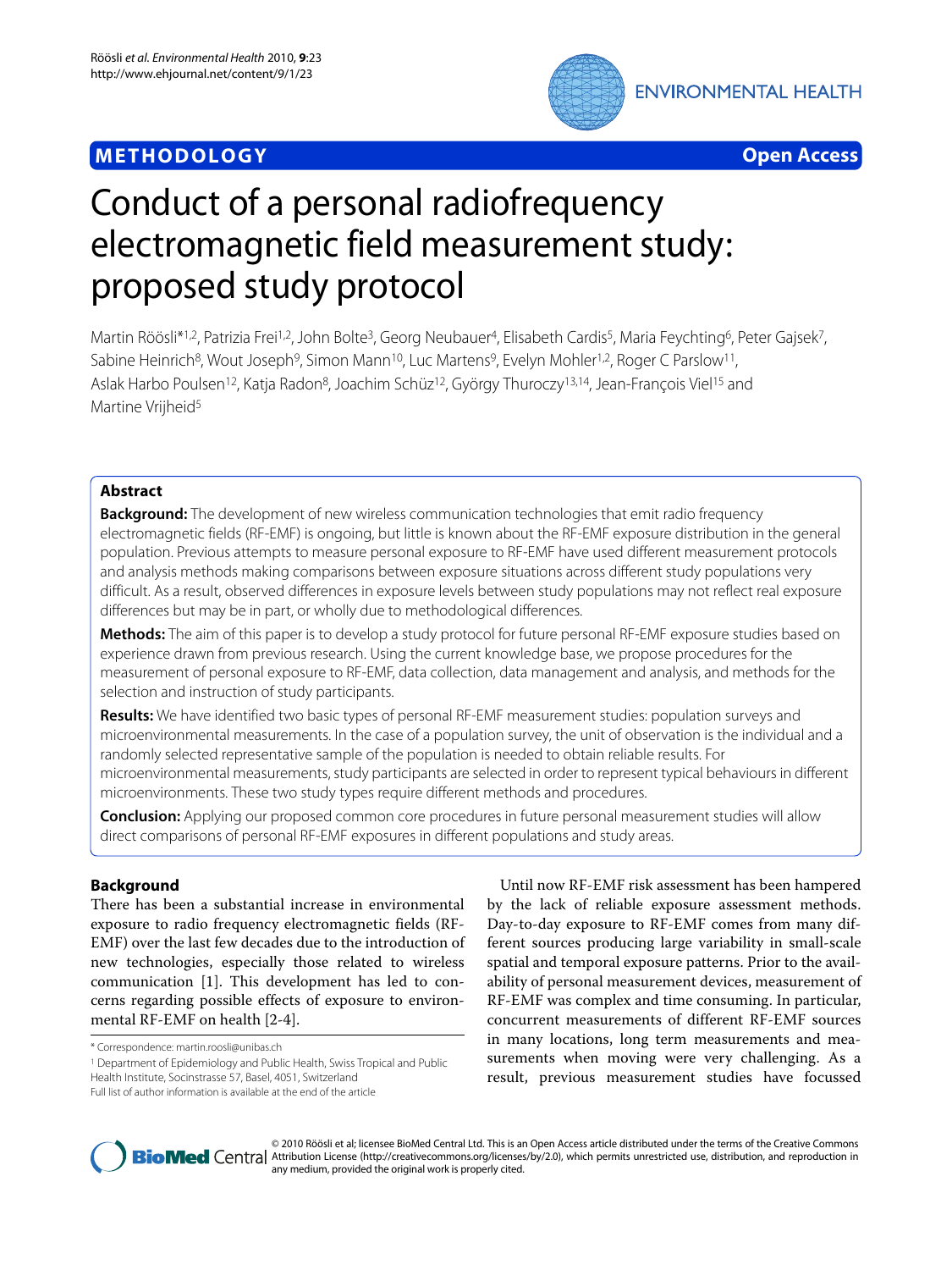mainly on maximum exposure levels occurring over space and/or time, as appropriate for assessing compliance with safety limits, but not on exposure patterns in the general population such as average personal exposure, time spent above a threshold or rate of change. These quantities are of more interest for health risk assessments and for epidemiological studies. Thus, information about the total RF-EMF exposure of individuals in different populations is scarce. Only crude methods have been used for exposure assessment in epidemiological studies such as self-reported use of mobile phones [\[5](#page-12-3)[,6](#page-12-4)], spot measurements of specific sources [[7,](#page-12-5)[8\]](#page-12-6), or distances between residential addresses and the nearest transmitter. Distance was shown to be a modest RF-EMF exposure proxy with respect to broadcast transmitters but was inaccurate for mobile phone base stations [[1,](#page-12-0)[9-](#page-12-7)[13](#page-13-0)].

Personal exposure to RF-EMF depends on exposure levels in the environment and on individual behaviour such as use of wireless communication devices (e.g. W-LAN, mobile or cordless phones) and time spent in different microenvironments (Figure [1](#page-1-0)). For the purpose of estimating exposure, a microenvironment is considered a spatial compartment where an individual spends a certain period of time and exposure can be characterized during that time period. Linkage between behavioural factors and RF-EMF levels in different microenvironments is possible using personal measurements and a time-activity diary. The availability of RF-EMF exposure meters

(exposimeters) means that personal RF-EMF exposure to multiple sources in the everyday environment can be more accurately assessed. Several studies have demonstrated the applicability of exposimeter measurements in population samples [[13](#page-13-0)-[21\]](#page-13-1). Comparing exposure levels between countries using data from these first studies is problematic, however, because different types of measurement devices and/or different measurement and analysis procedures have been used. This means that observed differences in exposure measurements may be due to methodological differences and may not reflect real exposure differences between populations. In order to accurately compare exposure levels between or even within countries, it is of crucial importance to conduct comparable measurements. The aim of this paper is to propose basic requirements for the conduct of personal measurement studies based on the current preliminary insights into this topic. This includes descriptions of the study instruments and methodological issues such as selection procedures for study participants, handling of the exposimeter, collection of other relevant data, data handling and reporting of the results.

# **Research protocol Objectives**

Personal measurement studies usually have one of the following two objectives. Firstly, to determine personal exposure distribution in the population of interest (popu-

<span id="page-1-0"></span>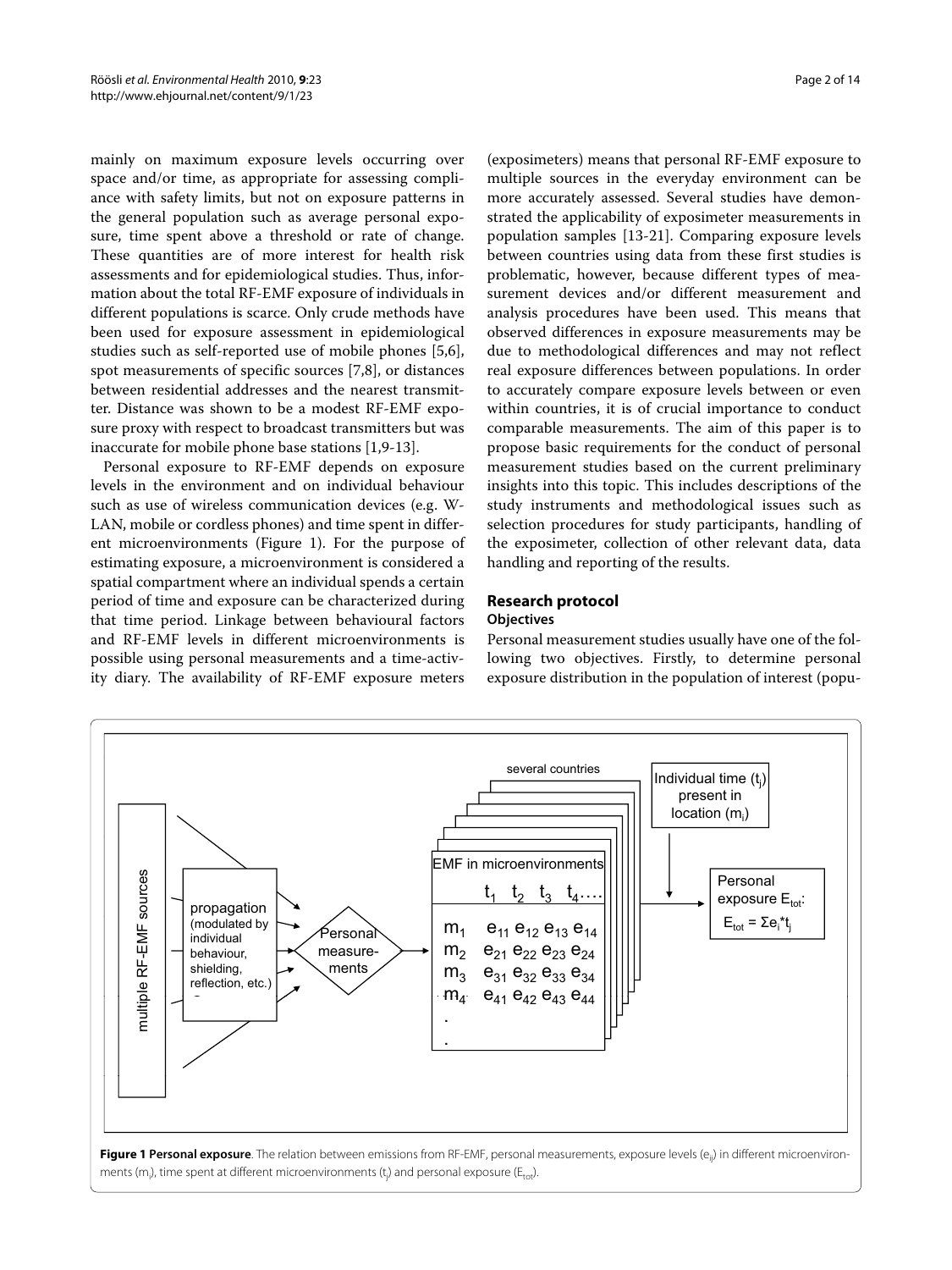lation survey). Secondly, to characterize typical exposure levels in different microenvironments in the area of interest such as public transportation or outdoor urban areas (microenvironmental measurement). These two objectives should be clearly differentiated because they have major implications for the study methods (Table [1](#page-2-0)).

#### **Study instruments**

#### **Personal exposimeters**

So far two different types of exposimeters have been applied in exposure measurement studies: the EME SPY 120/121 (SATIMO, France) and the ESM-140 (Maschek, Bad Wörishofen, Germany). The latter device is easier to carry, however, measurements of radio FM and TV bands are not possible (Table 2). The EME SPY has an isotropic antenna whereas the ESM-140 takes into account shielding of the body and its antenna is designed in a way that full isotropy is only achieved when the meter is carried on the upper arm, which is a drawback for measurements during the night. Only the EME SPY is suitable for RF-EMF measurements in a stand-alone position. Another disadvantage of the ESM-140 is that accuracy of the differentiation between up- and downlink measurements in the mobile phone bands is limited [[17,](#page-13-2)[22\]](#page-13-3). Recently, SATIMO developed a new type of personal exposimeter (EME YPY 140) with markedly improved characteristics [[23\]](#page-13-4): i.e. increased frequency range (80 MHz-6 GHz), increased dynamic range (sensitivity: 0.005 to 5 V/m), a more appropriate complex signal assessment, a reduced sampling period (from 330 μs to 18 μs) which is relevant for signals with short pulse duration such as DECT and W-LAN, and a reduction of the device's size by a third (Table 2).

Currently, this new device seems to be most appropriate for future measurement studies. Nevertheless, the performance of other exposimeters that may be developed in the future should be thoroughly evaluated as well. Basic requirements for an eligible device are the measurement accuracy, an optimal isotropy, the ability to differentiate between different frequency bands (in particular between up- and downlink in the mobile phone bands) and to be acceptable to study participants. The latter is particularly important for population surveys, as study participants have to agree to carry such a device over a relatively long time period in order to obtain robust measurements of their typical exposure.

# **Geographic Position System (GPS) device**

In addition to the exposimeter, the use of a GPS device that geo-locates the personal RF-EMF measurements is a useful adjunct to exposure studies. This procedure has been successfully applied in the Netherlands [[24\]](#page-13-5) and in Belgium [[25\]](#page-13-6). Ideally, such a GPS device should be directly implemented in future exposimeters but has not been so far.

The measured electric field strength can be plotted on a Google Earth map at the latitude, longitude position of

<span id="page-2-0"></span>**Table 1: Comparison between a population survey and a microenvironmental measurement campaign.**

|                                  | <b>Population survey</b>                           | Microenvironmental measurement study                                                      |  |  |  |
|----------------------------------|----------------------------------------------------|-------------------------------------------------------------------------------------------|--|--|--|
| Unit of observation              | Individual                                         | microenvironment*                                                                         |  |  |  |
| Requirement for the study sample | representative for the population of interest      | representative in terms of exposure-relevant behaviours for<br>the population of interest |  |  |  |
| Selection of participants        | random and representative sample needed            | convenient sample is sufficient oversampling of rare<br>exposure-relevant behaviours      |  |  |  |
| Motivation of participants       | part of the random sample will not be<br>motivated | convenient sample is more motivated on average                                            |  |  |  |
| diary                            | basic and simple, if any at all                    | compulsory                                                                                |  |  |  |
| Measurement duration             | as long as reasonable for the participants         | not crucial                                                                               |  |  |  |
| Sample size                      | many individuals                                   | many measurements from numerous microenvironments of<br>the same type                     |  |  |  |

\* For the purpose of estimating exposure, a microenvironment is considered a spatial compartment where an individual spends time and exposure can be characterized during that time.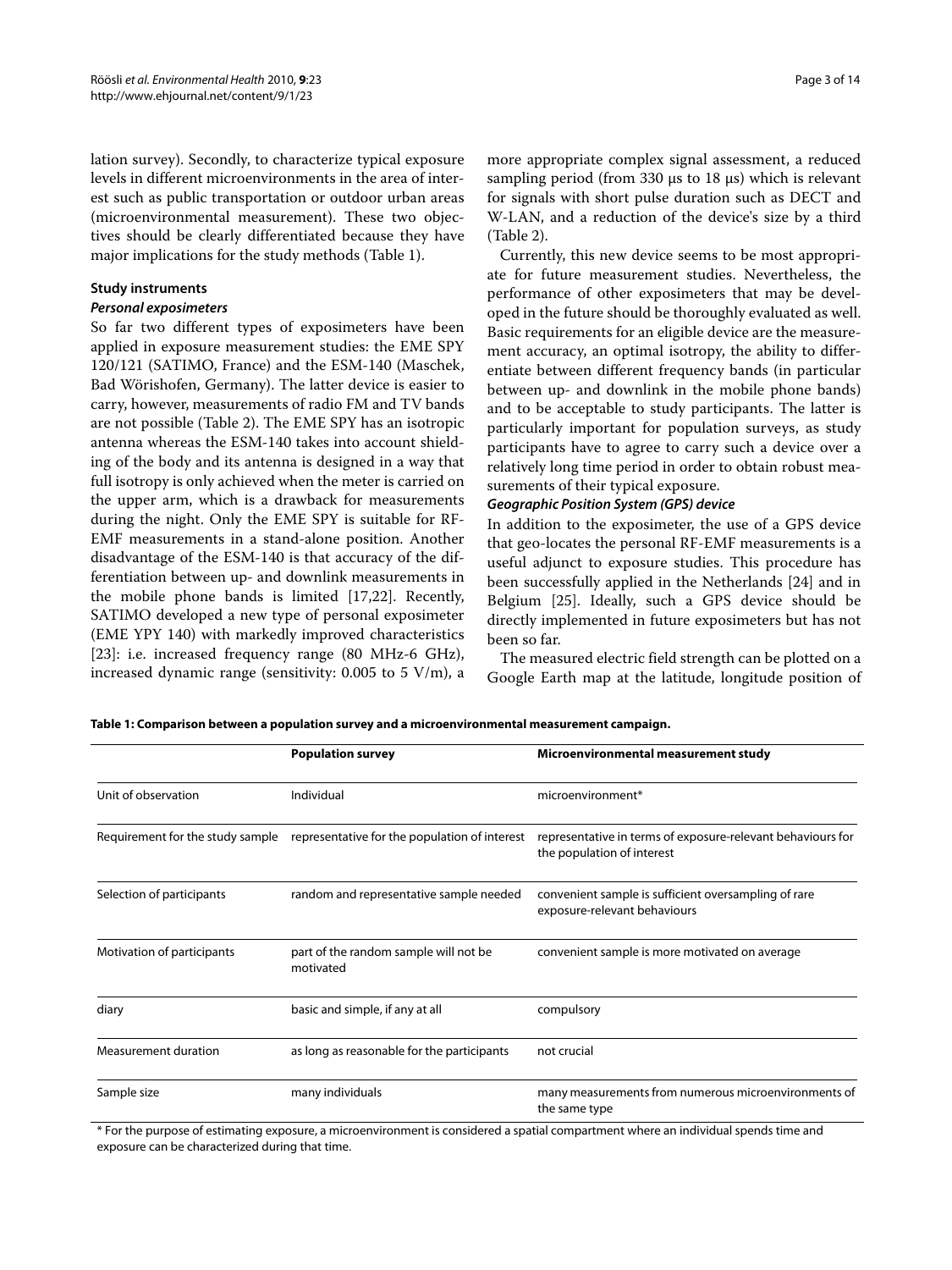# <span id="page-3-0"></span>**Table 2: Overview of exposimeters.**

| Band                               | <b>Frequency [MHz]</b>                    | <b>Description</b>                                                   | <b>ESM-140</b>   | <b>EME SPY 121</b>        | <b>EME SPY 140</b>        |  |
|------------------------------------|-------------------------------------------|----------------------------------------------------------------------|------------------|---------------------------|---------------------------|--|
| FM                                 | 88-108                                    | FM radio broadcasting                                                | no               | yes                       | yes                       |  |
| TV <sub>3</sub>                    | 174-223                                   | TV broadcasting                                                      | no               | yes                       | yes                       |  |
| Tetrapol                           | 380-400                                   | Mobile communication system for closed groups                        | no<br>yes        |                           | yes                       |  |
| TV4/5                              | 470-830                                   | TV broadcasting                                                      | no               | yes                       | yes                       |  |
| GSM900 uplink                      | 880-915                                   | Transmission from handset to base station                            | yes <sup>1</sup> | yes                       | yes                       |  |
| GSM900 downlink                    | 925-960                                   | Transmission from base station to handset                            | yes <sup>1</sup> | yes                       | yes                       |  |
| GSM1800 uplink                     | 1710-1785                                 | Transmission from handset to base station                            | yes <sup>1</sup> | yes                       | yes                       |  |
| GSM1800 downlink                   | 1805-1880                                 | Transmission from base station to handset                            | yes <sup>1</sup> | yes                       | yes                       |  |
| <b>DECT</b>                        | 1880-1900                                 | Digital enhanced cordless telecommunications                         | yes <sup>1</sup> | yes                       | yes                       |  |
| <b>UMTS uplink</b>                 | 1920-1980                                 | Transmission from handset to base station<br>yes <sup>1</sup><br>yes |                  |                           | yes                       |  |
| <b>UMTS downlink</b>               | 2110-2170                                 | Transmission from base station to handset                            | yes <sup>1</sup> | yes                       | yes                       |  |
| W-LAN                              | 2400-2500                                 | Wireless Local Area Network                                          | yes              | yes                       | yes                       |  |
| <b>WIMAX</b>                       | 3400-3800                                 | Worldwide Interoperability for Microwave Access                      | no               | no                        | yes                       |  |
| WI-FI                              | 5150-5850                                 | A wireless IEEE 802.11standard                                       | no               | no                        | yes                       |  |
| <b>Other characteristics:</b>      |                                           |                                                                      |                  |                           |                           |  |
| Measurement range (V/m)            |                                           |                                                                      | $0.01 - 70$      | $0.05 - 10$               | $0.005 - 5$               |  |
| Measurement cycle                  |                                           |                                                                      | $0.5 - 10s$      | $4 - 255s$                | $4 - 255s$                |  |
|                                    | Storage capacity (number of measurements) |                                                                      | 260,000          | 12,540                    | 80,000 <sup>2</sup>       |  |
| Size $(L \times W \times H$ in mm) |                                           |                                                                      | 115x45x29        | $193 \times 96 \times 70$ | $169 \times 79 \times 46$ |  |
| Weight (in g)                      |                                           |                                                                      | 87               | 450                       | 400                       |  |
| Marker (to register events)        |                                           |                                                                      | yes              | yes                       | yes                       |  |

Overview of the exposimeters (ESM-140, EME SPY121) that were previously used in studies and the newly developed EME SPY 140 [[23](#page-13-4)]. 1combined bands for the frequency range between 880 and 960 MHz and for 1700-2200 MHz.

<sup>2</sup>Theoretical capacity taking into account the capacity of the memory component and the number of bytes to save for measurement, but may not be achieved due to battery life.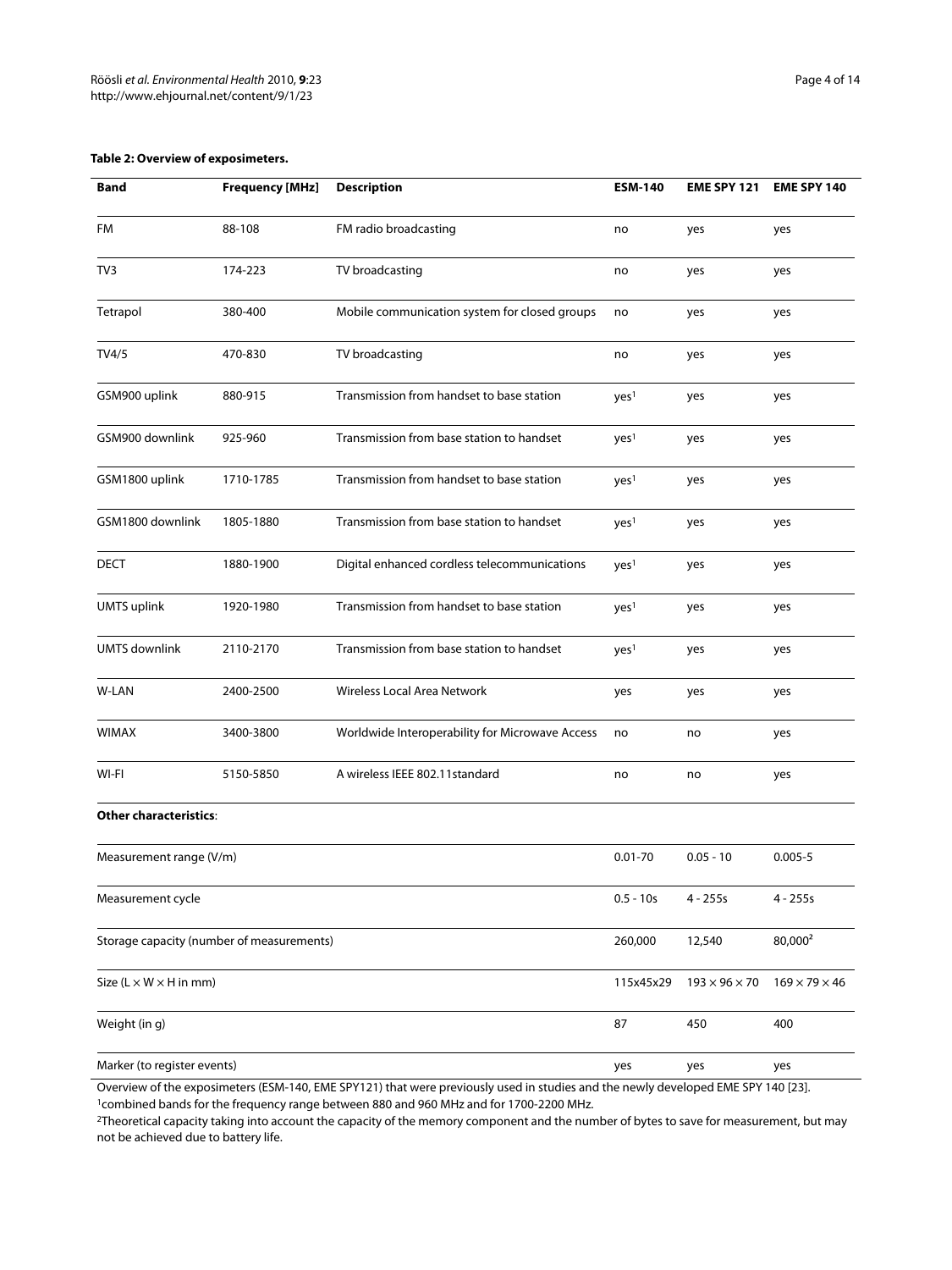the coordinates from the GPS logger. This visualization can be done for all frequency bands and can be used as a quality control tool to check the plausibility of the entries in the time-activity diary (see below). The GPS and exposure data can also be applied as input data for the development of physical or empirical propagation models [[26](#page-13-7)] including spatial characteristics. Also the exposure can be coupled to data from mobile phone network providers for spatial correlation between exposure and the network layout.

# **Time-activity diary and questionnaire**

In order to obtain interpretable measurements, study participants have to fill in a time-activity diary. The diary will provide additional information about the type of microenvironment experienced by the participants when using the measurement device. The diary needs to be simple and easily comprehensible but also provide standardised information which can be used for data analysis. Thus, there is a certain limitation to what can be achieved in terms of spatial and temporal resolution. In particular, one has to be aware that less demanding tasks can be required from the study participants in a random population sample compared to a convenience sample, which is generally more motivated. For a convenience sample or for hired participants, we propose, as a minimal requirement, that the following microenvironments are considered in all future microenvironmental measurement studies in order to obtain comparable measurements between countries: at home (bed room, living room, other rooms, outside at home [e.g. balcony, garden]), at work, being outdoors (not at home), shopping, driving a car, travelling by public transportation, riding a bicycle, being at bus/train stations, school/universities/courses, or at any other places. If necessary, in a specific geographic context or study objective, the diary may be complemented with additional details of microenvironments. Instead of a paper and pencil diary, use of hand-held computers (personal organizers) may be an option but this has not been done so far in this context and should be piloted.

It is important to note that personal exposimeter measurements do not differentiate between exposure from the participants' equipment (e.g. mobile phone) and other sources for which the distance to the exposimeter may be the same. Such a differentiation is needed from the exposure perspective because the participants' equipment radiates closer to the body causing much more absorption of radiation. Information about participants' own use of equipment that emits RF-EMF should be collected. For exposure to RF-EMF from mobile phones, the best method is to obtain traffic data of the mobile phone from the network operators of study participants during the measurement period. This would still need to be linked to

mode of use (hands-free, in-car etc.). Another option is to use information that is stored in the mobile phone. This is not possible for all phone types, however, and generally not for cordless phones. The third option is that study participants note all calls in the time-activity diary or press an event marker of the exposimeter (only available for ESM-140). However, in this case some of the calls may be missed, because the participants forget to note them. Such missing data may not be randomly distributed between study participants or microenvironments and therefore may introduce bias to a study.

In addition to the diary, a questionnaire about other exposure-relevant items and general exposure-relevant behaviour during the measurement period is useful for interpreting the data. Exposure-relevant behaviour relates to the typical use of mobile and cordless phones, use of a hands-free device and the physical location where the phone is kept when such a device is used, use of wireless networks, possible occupational exposures as well as socio-economic variables, housing characteristics and factors that might indicate exposure avoidance behaviour (e.g. concerns about adverse health consequences from electromagnetic fields).

# **Study procedures**

# **Measurement duration**

Detailed study procedures depend on the specific aims of a study. Measurement duration for a participant should be at least 24 hours and not exceed 1 week. Short measurement periods may not be representative of the behaviour of the participants (e.g. weekend vs. workday behaviour). Long measurement periods, on the other hand, may result in a decreased diary quality due to participation fatigue. This may be particularly the case in a random population sample because a part of the sample may not be motivated for study participation. Shorter measurement periods make the logistics of exchanging devices more complex. Due to the limited number of measured values that can be stored (e.g. 7168 for the EME SPY 120), the sampling interval is determined by the duration of the measurement period. The optimum sampling interval should be as short as possible and is determined by the duration of the measurement period and the storage capacity of the device. It should also be constant within a given study to facilitate internal comparison. In conclusion, the choice of the measurement duration is not crucial and should be based on logistic and methodological considerations. As a rule, in population surveys, the exposure of interest is that of the individual and the measurement period should be as long as reasonable for participants whereas for microenvironmental measurement studies, a high number of measurements per microenvironment can be obtained with a high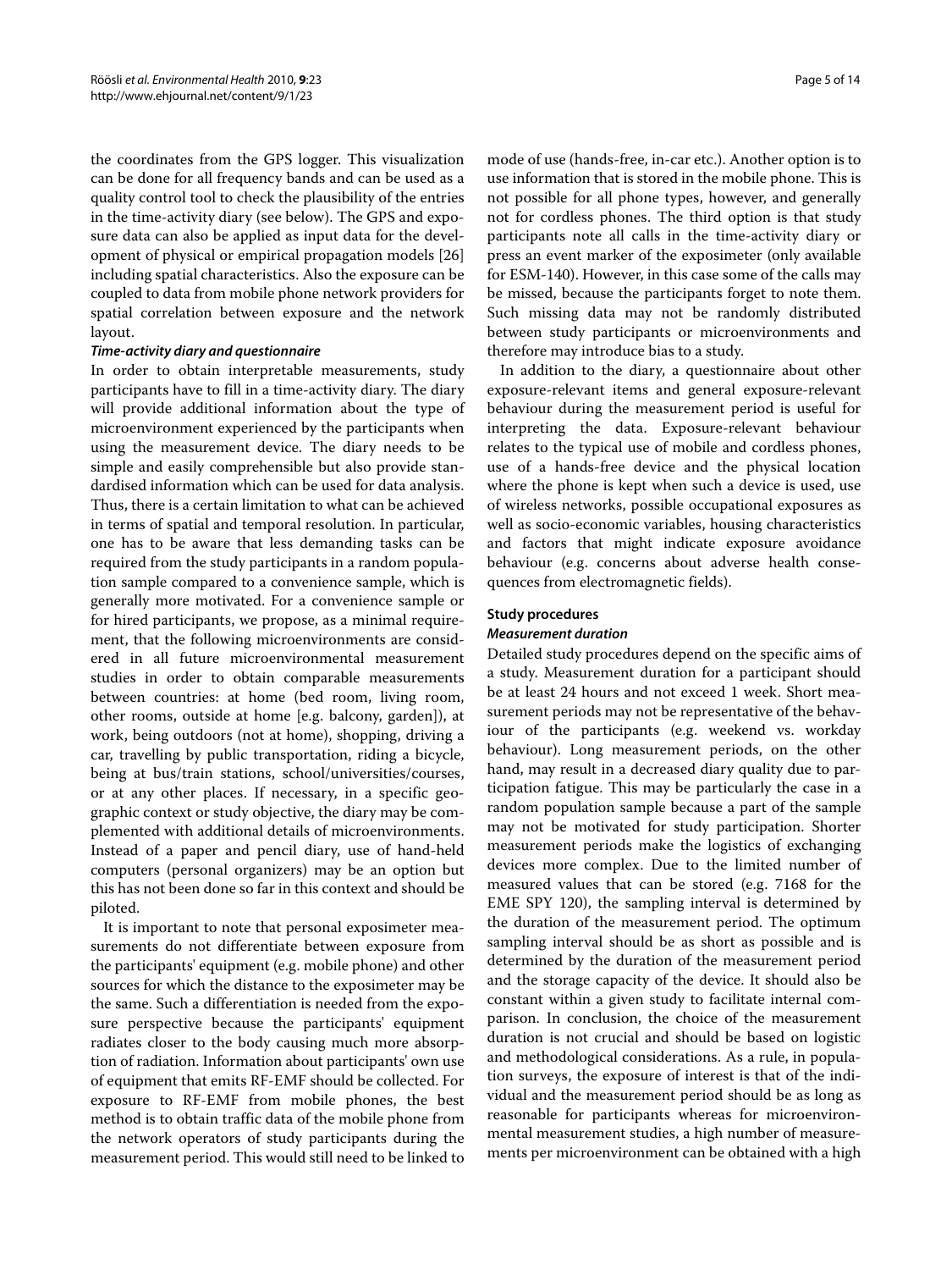sampling rate within a relatively short measurement period.

#### **Selection of study participants**

In the case of a population survey, the unit of observation is the individual and a randomly selected representative sample of the population is needed to obtain reliable results. For microenvironmental measurements, study participants should be selected in order to represent typical behaviours in different microenvironments.

Participants in a population survey would ideally be selected from population registries. With other recruitment approaches care must be taken to avoid exposurerelated selection bias. For instance, people using mobile phones exclusively may be underrepresented in the telephone directory, resulting in an underestimation of mobile phone use in a cohort selected in this way. For population surveys, participation bias is of concern and thus incentives may help to obtain a high participation rate. We also strongly recommend a two-tier recruitment process. First, a short questionnaire should be distributed to the target population with exposure-relevant items including a question as to whether participation in the measurement study is agreed. This needs little effort and the return rate will be probably high. The data can then be used to evaluate how representative the study participants are of the rest of the population in terms of exposure-relevant behaviours and socioeconomic factors.

The sample size that is needed for such a population survey is still difficult to define with the current limited knowledge about the exposure variability in the various populations. Because exposure-relevant behaviour is expected to be related to age, gender, type of residential area (urban, suburban, rural), and time (workday vs. weekend/holidays; day vs. night), we recommend that study participants are selected from predefined strata, thus applying a stratified random sampling. In order to ensure comparability between studies we advise to use the following age groups for analyses: primary school children (depending on the country, about 7-12 years), secondary school children and adolescents (about 13-19 years), young adults (20-35 years), adults (35 up to retirement), and retired people. In total, such a classification results in 30 different strata by age, gender and type of residential area. Future studies may decide not to consider all strata, but if such studies use these predefined strata for selection of study participants and reporting of the measurement results, comparability between studies will be enhanced and exposure differences due to different study sample compositions will not be wrongly attributed to differences between study areas. In order to obtain representative results for the population of interest the following potentially exposure-relevant characteristics or factors should be representatively distributed in

each stratum: socioeconomic status, use of wireless communication devices, use of public transport, and day of week. In summary, directly determining population exposure from exposimeter measurements is resource intensive and requires a large study size because the unit of observation is an individual.

Study participant selection criteria are different for microenvironmental measurement studies because the unit of observation is clearly delineated, such as train or outdoor urban residential area. This does not require a random sample but rather study participants who represent the whole range of exposure-relevant behaviours and activities in the area of interest. For instance, children, adolescents and adults behave differently in their daily life and spend their time in different microenvironments (e.g. school vs. workplace). Thus, it is advised to select a few participants from each of the above mentioned strata. A convenience sample of motivated people will help to ensure high compliance with the study protocol. One could even consider hiring study participants who take measurements in predefined microenvironments following a predefined protocol, as in a Dutch measurement study [[24\]](#page-13-5). Because exposimeters can store several thousands of measurements, it is relatively simple to obtain a large amount of measurements per microenvironment. Nevertheless, in order to represent the full range of exposure distributions and behavioural aspects in each type of microenvironment, measurements from numerous participants should be collected for each type of microenvironment. For instance, it is important to have measurements from many different railway stations to obtain a reliable estimate of the general exposure situation in railway stations in a study area.

# **Instructions for the study participants**

Handling of the exposimeters affects the measurements and thus the same procedures have to be applied to obtain comparable results from several studies. Ideally, exchange of the measurement devices should take place at the home of the study participants, which would also offer the opportunity for the researcher to take additional objective data about the exposure situation (e.g. spot measurements or data on housing characteristics). Alternatively, participants may collect the instrument at the study centre. In this case one has to be aware that the measurement day does not reflect the typical activity of the study participants, and this should be considered when determining the individual exposure level. In a microenvironmental measurement study one has to ensure that measurements from a specific microenvironment in the vicinity of the study centre are not over-represented in the final data set as this microenvironment may not be representative for all microenvironments of the same type.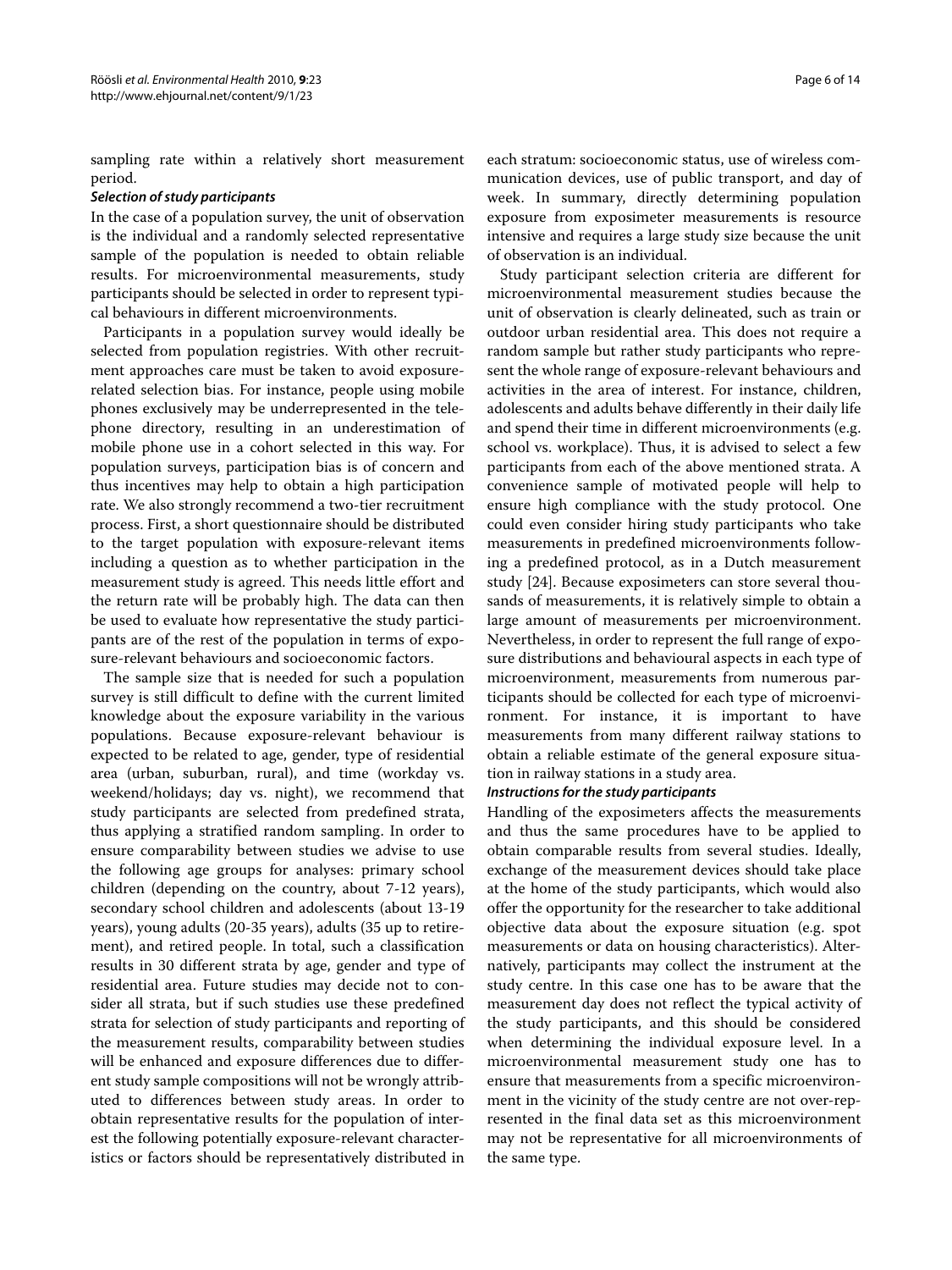An important aspect of obtaining accurate and replicable measurements is the placement of the exposimeter. Based on previous experience we propose that the participants carry the exposimeter in a camera bag in order to keep the position of the device stable. Mobile phones should not be placed in the same bag. A camera bag is impractical when sitting down, and thus in this case the device should be placed in the vicinity of the person. This also minimizes shielding effects by the person which are of concern when the exposimeter is placed on the body [[27\]](#page-13-8). Thereby the participants should be advised not to place the exposimeter at exactly the same place each time and to move it a little bit at least every hour (except during the night) in order to obtain more representative values. When changing the room, participants should carry the exposimeter with them. The exposimeter must not be placed on the floor, on a window sill or in the close vicinity (less than 30 cm) of a wall or of an electrical device.

# **Maintenance and calibration of the exposimeters**

Although exposimeters are calibrated by the manufacturer prior to delivery, it is imperative to conduct further functional tests and calibrations with each device during conduct of the research. Calibration factors may drift with time. Devices may also break down or become corrupt during the course of the study, as participants have to carry them around all the time, presumably resulting in some rough handling. Functional tests should reveal crude deviances from proper functioning and any time shift in the measurement accuracy. Simple functional tests are recommended each time before the device is distributed to a new participant. Basic requirements for functional tests are replicable exposure situations with a transmitter for each frequency band. The absolute measured values of the functional tests are less important than the relative changes between the tests (see Figure [2](#page-7-0)). A major change in the measurement reading (e.g. >3 dB) indicates that the device may no longer be functioning properly and calls for a thorough investigation, any repairs necessary and re-calibration of the device. Calibration is an extensive procedure because realistic signals have to be used in each frequency band. Continuous wave signals will not produce correct results for pulsed signals [[28\]](#page-13-9). Moreover, isotropy and linearity have to be considered when performing a calibration. There is also a need to take into account that strong signals outside the frequency bands measured by the exposimeters might couple into them or that coupling between adjacent different bands of the exposimeters can occur, e.g. between GSM 1800 downlink and DECT (Table [2](#page-3-0)). Frequency specific calibration factors have to be determined, i.e. calibration factors might differ within the same frequency band depending on the carrier frequency. This means that different calibration factors can be observed, e.g. at 90 or

100 MHz in the FM band [\[28](#page-13-9)]. As a consequence, the calibration factor for each frequency band should take into account the average distribution of the EMF within that band in the study area.

#### **Data Management and Cleaning**

Data management includes combining exposimeter data with diary and GIS data. The temporal measurement resolution is usually much denser than the diary resolution and thus cleaning of the dataset is required. Any obvious discrepancies between measurements and diary or GPS data should be resolved. The geo-referenced data allow easy detection of a change of place of the exposimeter. Moreover, the measurement pattern of various frequency bands usually changes abruptly when moving, e.g. going inside from outside or vice versa. Thus, the data should be visually inspected and the plausibility of the diary entries should be checked. Based on experience from previous studies, the most common problem is a time shift between measurements and diary entries, which should be corrected in the diary. An obvious change of the location in the measurement file without a corresponding entry in the diary indicates that a relevant entry in the activity diary has been forgotten. Conversely, a recorded change of location in the diary without a corresponding change in the measurement file indicates that the exposimeter has not been carried on the person. Such measurements or diary entries should be adapted in the most plausible way or removed from the data. All changes should be flagged in the data sheet for later sensitivity analyses. In general, a conservative data cleaning approach is recommended i.e. to change as little as possible. Previous experience suggest that such changes do not have a major impact on the summary statistics of the measurements [\[15](#page-13-10)]. Nevertheless, a computerized procedure instead of visual inspection is considered to be more objective and not to introduce systematic differences between studies. Such a procedure has not been developed so far but a common computerized procedure would enhance the reproducibility and reliability of cross-study comparisons.

#### **Data analysis**

The main challenge for data analysis is measurements below the detection limit. Although the detection limit is expected to be reduced in future exposimeters, adequate statistical methods must be used to account for subthreshold measurements [\[29](#page-13-11)]. For summary statistics we recommend the use of robust regression on order statistics (ROS), which has been shown to produce reliable summary estimates of personal measurements with a substantive proportion of nondetects [\[30\]](#page-13-12). Nevertheless, some caution is warranted if only a few and similar values are recorded above the detection limit. In this case, the estimated data distribution produced by ROS is unreli-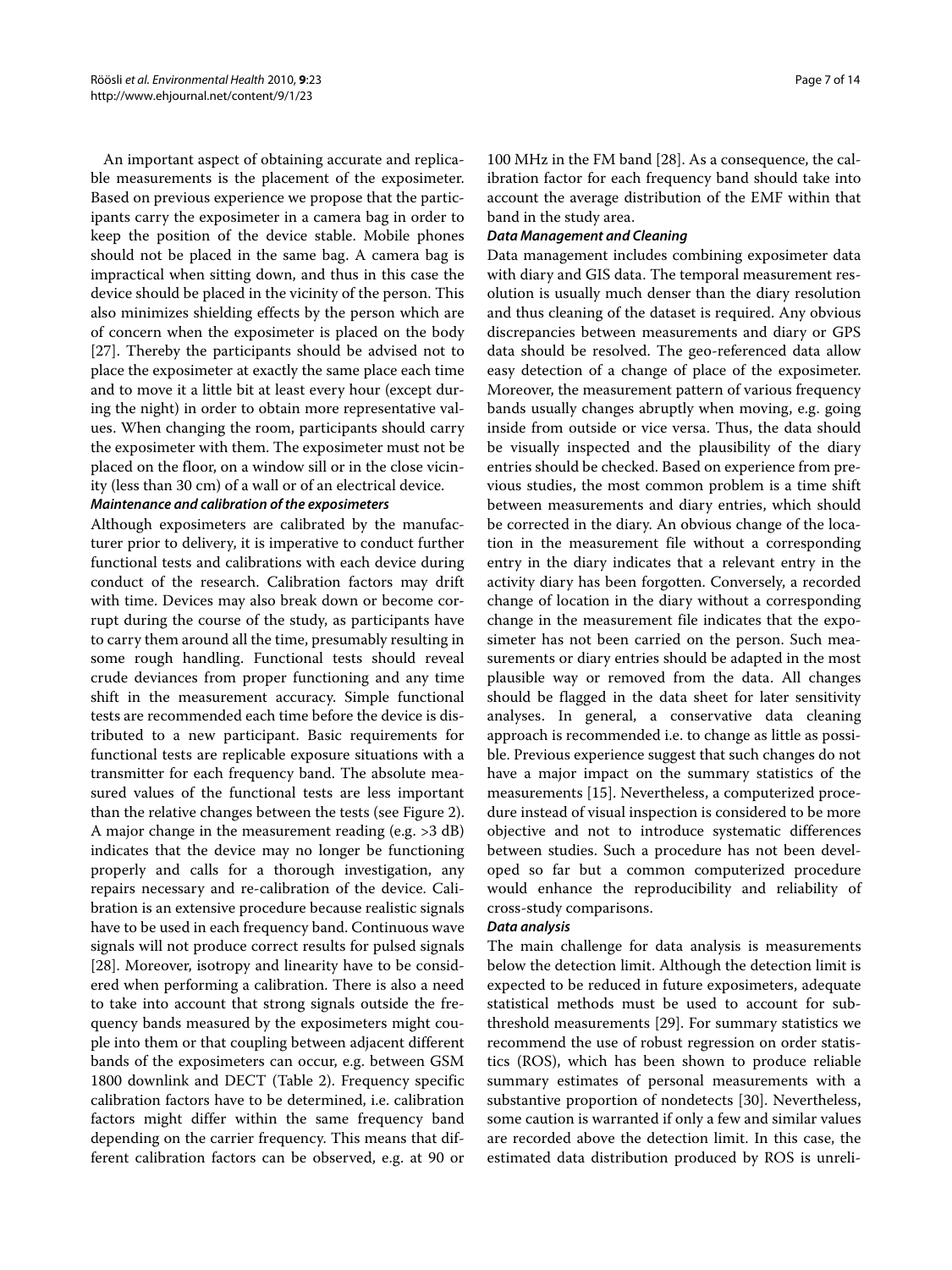<span id="page-7-0"></span>

able. In addition to ROS, a variety of statistical methods for censored data are implemented in the package NADA for the R statistical software [\[31\]](#page-13-13). We also recommend regression modelling methods that allow nondetects and non-parametric score tests for censored data, such as the Peto-Peto test.

The presentation of the results depends on the aim of the study: in a population survey the focus is on the distribution of the individual exposure in the study population. This can also be done for microenvironmental studies as shown in Table 3; however, lack of representativeness of the study sample has to be taken into account when interpreting the data. Data distribution includes the average level as well as other exposure metrics potentially relevant for health such as time spent above a certain threshold, rate of change, or other measures reflecting the intrinsic structure of the exposure as done in [\[32](#page-13-14)]. Such an analysis does not necessarily require diary data and can also consider different time periods separately such as weekend vs. workday; daytime vs. night (Table 3). In addition, factors that affect individual exposure (e.g. age, gender and use of communication devices) should be analyzed in a population survey using regression modelling. In general, population surveys will be limited for comparing different microenvironments because the

diary will provide less detailed information about the activity compared to a microenvironmental measurement study. However, they will directly inform about the distribution of RF-EMF exposure in the population of interest.

In a microenvironmental measurement study the focus of the analysis is the exposure distribution in different microenvironments. Thus, the data for each microenvironment from all study participants can be pooled and subsequently summary statistics can be calculated using robust regression on order statistics. In addition, mean exposure contributions of different RF-EMF sources may be presented to evaluate the importance of different sources in various microenvironments. Such an example is given in Table 4. Note, however, that measurements from the same individual are clustered. Thus, for statistical testing of differences between microenvironments multilevel regression modelling (random effect models) are needed, although, to our knowledge, no such method for censored data is implemented in standard statistical software so far.

In microenvironmental measurement studies it is more challenging to obtain the distribution of individual exposure of the study sample, in particular if one is interested in subgroups. Just averaging the values from a small sam-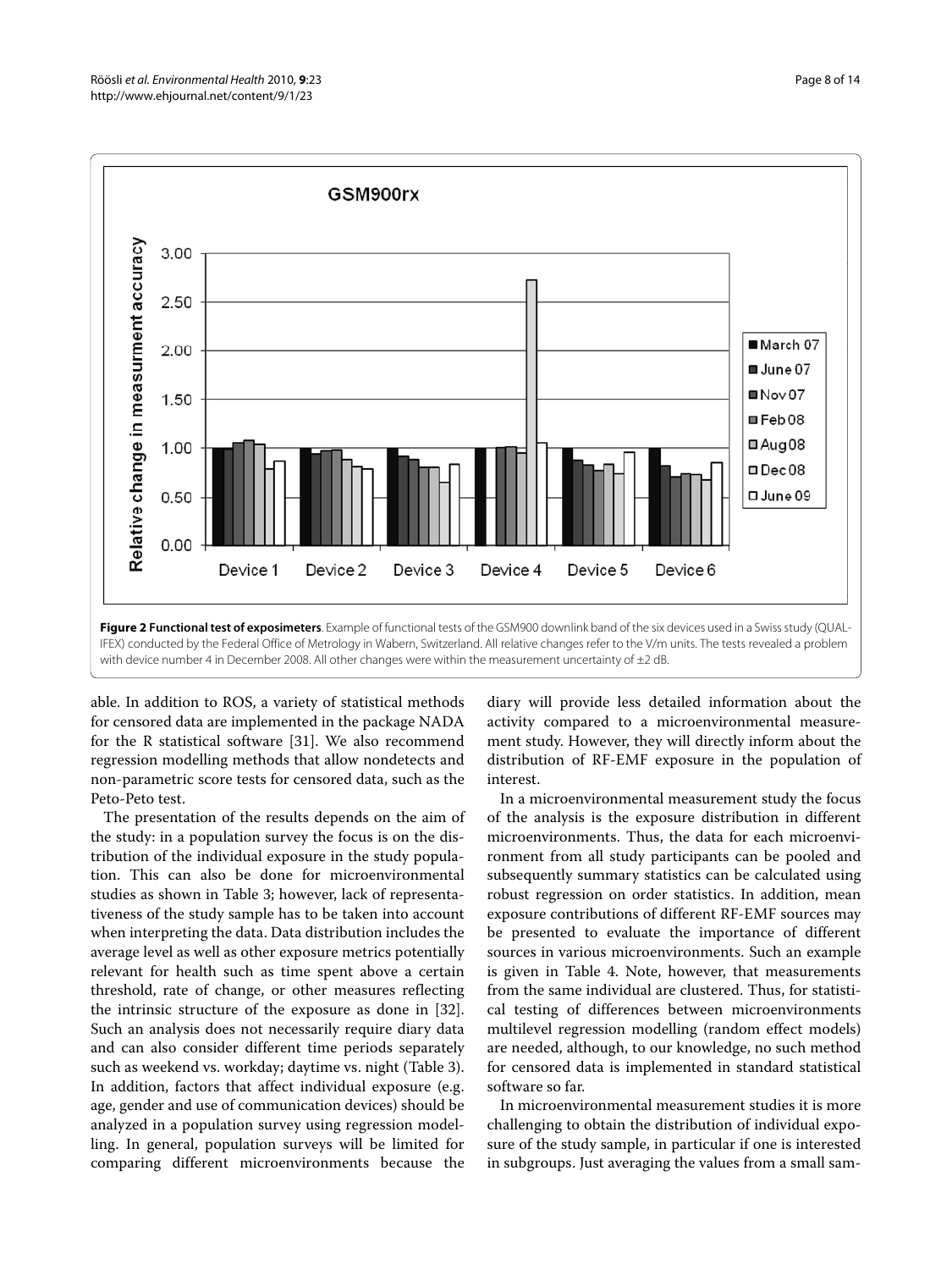|                                                  | Arithm.<br>mean |          |       | Minimum 5% quantile 25% quantile Median 75% quantile 95% quantile Maximum |       |       |       |        |
|--------------------------------------------------|-----------------|----------|-------|---------------------------------------------------------------------------|-------|-------|-------|--------|
| Average (mW/m <sup>2</sup> )                     | 0.134           | 0.014    | 0.030 | 0.054                                                                     | 0.092 | 0.163 | 0.351 | 0.881  |
| - Daytime                                        | 0.164           | 0.014    | 0.034 | 0.070                                                                     | 0.127 | 0.209 | 0.445 | 1.063  |
| - Nighttime                                      | 0.076           | 0.003    | 0.005 | 0.014                                                                     | 0.028 | 0.086 | 0.245 | 1.367  |
| - Workday                                        | 0.134           | 0.013    | 0.027 | 0.055                                                                     | 0.096 | 0.170 | 0.353 | 0.776  |
| - Weekend                                        | 0.133           | 0.007    | 0.014 | 0.031                                                                     | 0.064 | 0.148 | 0.474 | 1.243  |
| Time above 1 V/m (%)                             | 0.453           | 0.016    | 0.046 | 0.134                                                                     | 0.255 | 0.509 | 1.201 | 8.442  |
| - Daytime                                        | 0.629           | 0.000    | 0.038 | 0.174                                                                     | 0.359 | 0.697 | 1.988 | 8.754  |
| - Nighttime                                      | 0.083           | 0.000    | 0.000 | 0.000                                                                     | 0.000 | 0.072 | 0.313 | 2.101  |
| - Workday                                        | 0.447           | 0.000    | 0.036 | 0.127                                                                     | 0.254 | 0.500 | 1.409 | 5.836  |
| - Weekend                                        | 0.458           | 0.000    | 0.000 | 0.052                                                                     | 0.157 | 0.365 | 1.714 | 14.958 |
| Rate of change (mW/m <sup>2</sup> ) <sup>1</sup> | 0.128           | 0.011    | 0.025 | 0.060                                                                     | 0.102 | 0.172 | 0.299 | 0.484  |
| - Daytime                                        | 0.181           | 0.004    | 0.018 | 0.062                                                                     | 0.170 | 0.260 | 0.430 | 0.590  |
| - Nighttime                                      | 0.037           | 0.000    | 0.000 | 0.002                                                                     | 0.006 | 0.021 | 0.237 | 0.351  |
| - Workday                                        | 0.133           | 0.003    | 0.018 | 0.048                                                                     | 0.117 | 0.191 | 0.328 | 0.480  |
| - Weekend                                        | 0.117           | 0.000    | 0.004 | 0.018                                                                     | 0.054 | 0.189 | 0.413 | 0.812  |
| $i=1$                                            |                 | $\gamma$ |       |                                                                           |       |       |       |        |

#### **Table 3: Distribution of total (all sources) individual exposure at different places and times in a Swiss study sample (partly reprinted from).**

<sup>1</sup> rate of change =  $\sqrt{\frac{n}{n-1}}$  ; m = measurement  $\bar{\bar{\Sigma}}^1$ (m  $_{\texttt{i}}$ -m  $_{\texttt{i}-1}$ ) −  $\sum\limits_{n=1}^{n-1}$  ( m  $_{\mathrm{i}}$  – m  $_{\mathrm{i}}$ n  $\int_{0}^{1} (\mathbf{m}_{i} - \mathbf{m}_{i-1})^{2}$ 1

ple size will produce unstable and unreliable results. In this case, regression models are useful to predict RF-EMF exposure for different population strata. We suggest using a regression model to predict RF-EMF exposure of the population strata suggested above (i.e. gender, age groups, type of residential area, workday vs. weekend, three socioeconomic levels, user of mobile and cordless phones and owning a WLAN at home) although it may not be possible to include all these strata in each future study. Table 5 shows an example of such a predictive regression model. In this case, young female adults living in an urban area, owning a W-LAN, mobile and cordless phones are chosen as the reference group. Their predicted exposure is 0.11 mW/m². By multiplying up the relevant model coefficients, predicted exposure for any population stratum is obtained. For instance: middle aged men living in suburban areas are exposed to 0.13 mW/m²  $(= 0.11 \text{ mW/m}^{2*}0.93*1.27)$ . In principle, such models can be built for each frequency band separately. Note that personal predictors are not meaningful if study participants are engaged to carry out a set of specific activities such as walking, shopping, taking a train, etc.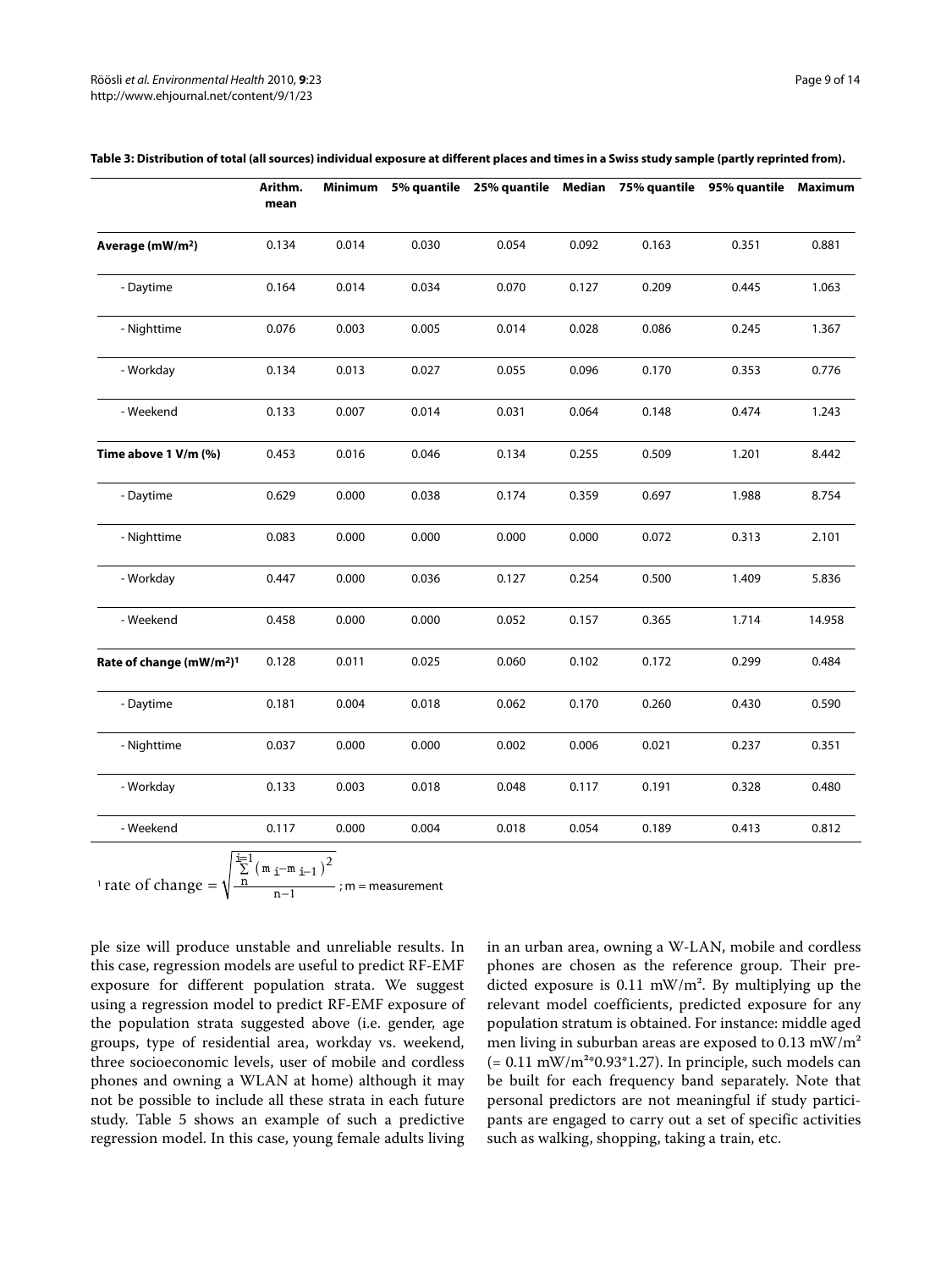|                           | $n^{\circ}$ of<br>measurements | <b>FM</b> | Tetrapol | TV 4&5 | <b>GSM</b><br>Tx | <b>GSM</b><br><b>Rx</b> | <b>DCS</b><br>Tx        | <b>DCS</b><br><b>Rx</b> | <b>DECT</b> | <b>UMTS</b><br>Tx | <b>UMTS</b><br>Rx | <b>WiFi</b> | <b>Total</b><br>field |
|---------------------------|--------------------------------|-----------|----------|--------|------------------|-------------------------|-------------------------|-------------------------|-------------|-------------------|-------------------|-------------|-----------------------|
| <b>Total</b>              | 2,493,211                      | 0.044     | 0.005    | 0.016  | 0.013            | 0.018                   |                         | 0.012 0.015             | 0.037       | 0.036             | 0.037             | 0.038       | 0.201                 |
| Area                      |                                |           |          |        |                  |                         |                         |                         |             |                   |                   |             |                       |
| Besançon                  | 1,221,716                      | 0.052     | 0.001    | 0.016  | 0.011            | 0.014                   | 0.006                   | 0.011                   | 0.032       | 0.045             | 0.050             | 0.052       | 0.201                 |
| Lyon                      | 1,271,495                      | 0.036     | 0.008    | 0.016  | 0.016            | 0.022                   |                         | 0.018 0.020             | 0.041       | 0.020             | 0.034             | 0.020       | 0.202                 |
| <b>Place of residence</b> |                                |           |          |        |                  |                         |                         |                         |             |                   |                   |             |                       |
| urban                     | 625,140                        | 0.071     | 0.002    | 0.019  | 0.010            | 0.028                   | 0.017                   | 0.025                   | 0.038       | 0.044             | 0.031             | 0.046       | 0.231                 |
| periurban                 | 1,272,213                      | 0.039     | 0.008    | 0.015  | 0.014            | 0.016                   | 0.011                   | 0.014                   | 0.038       | 0.038             | 0.040             | 0.037       | 0.201                 |
| rural                     | 595,858                        | 0.013     | 0.005    | 0.012  | 0.015            | 0.009                   | 0.010                   | 0.006                   | 0.034       | 0.019             | 0.050             | 0.042       | 0.156                 |
| <b>Time period</b>        |                                |           |          |        |                  |                         |                         |                         |             |                   |                   |             |                       |
| day                       | 1,657,991                      | 0.044     | 0.004    | 0.014  | 0.017            | 0.018                   | 0.013                   | 0.017                   | 0.037       | 0.030             | 0.036             | 0.036       | 0.204                 |
| night                     | 835,220                        | 0.045     | 0.040    | 0.026  | 0.006            | 0.018                   |                         | 0.010 0.012             | 0.037       | 0.050             | 0.043             | 0.040       | 0.197                 |
| Age category              |                                |           |          |        |                  |                         |                         |                         |             |                   |                   |             |                       |
| youths                    | 727,878                        | 0.039     | 0.001    | 0.015  | 0.017            | 0.019                   | 0.014                   | 0.014                   | 0.035       | 0.040             | 0.033             | 0.028       | 0.188                 |
| adults                    | 1,765,333                      | 0.047     | 0.007    | 0.016  |                  | 0.012 0.018             |                         | 0.011 0.016             | 0.038       | 0.037             | 0.039             | 0.042       | 0.206                 |
| Microenvironment          |                                |           |          |        |                  |                         |                         |                         |             |                   |                   |             |                       |
| home                      | 1,577,162                      | 0.045     | 0.008    | 0.022  | 0.010            | 0.017                   |                         | 0.010 0.012             | 0.041       | 0.044             | 0.044             | 0.037       | 0.200                 |
| workplace                 | 543,868                        | 0.047     | 0.005    | 0.014  | 0.014            | 0.017                   | 0.014                   | 0.021                   | 0.030       | 0.025             | 0.040             | 0.043       | 0.205                 |
| transportation            | 187,699                        | 0.044     | 0.005    | 0.012  | 0.030            | 0.027                   |                         | 0.024 0.024             | 0.025       | 0.027             | 0.033             | 0.040       | 0.215                 |
| walk                      | 37,706                         | 0.062     | 0.007    | 0.012  | 0.020            | 0.035                   |                         | 0.022 0.035             | 0.032       | 0.030             | 0.028             | 0.042       | 0.233                 |
| bicycle,<br>motorcycle    | 8,310                          | 0.044     | 0.023    | 0.019  | 0.023            | 0.035                   | 0.027 0.029             |                         | 0.026       | 0.070             | 0.029             | 0.040       | 0.227                 |
| car                       | 120,378                        | 0.037     | 0.005    | 0.012  | 0.031            | 0.026                   | 0.022                   | 0.022                   | 0.024       | 0.025             | 0.038             | 0.039       | 0.204                 |
| bus, tramway              | 14,390                         | 0.055     | 0.002    | 0.017  | 0.034            | 0.028                   | 0.040                   | 0.024                   | 0.020       | 0.004             | 0.027             | 0.042       | 0.238                 |
| train,<br>underground     | 6,915                          | 0.050     | 0.001    | 0.011  | 0.071            | 0.017                   |                         | 0.034 0.019             | 0.030       | 0.084             | 0.043             | 0.053       | 0.257                 |
| others                    | 184,482                        | 0.036     | 0.007    | 0.008  | 0.021            |                         | 0.025 0.018 0.016 0.028 |                         |             | 0.012             | 0.024             |             | 0.033 0.192           |

**Table 4: RF measurement mean values for different frequency bands (V/m) according to regression order statistics method (Besançon and Lyon, France, 2005-2006, 377 participants) (reprinted from ).**

Seasonality and day of the week may be a relevant predictor for personal RF-EMF, although little evidence for this was found in a Swiss study [[15](#page-13-10)]. Nevertheless, these factors may be of importance in other study areas and should be considered. If relevant, they should be included in the data analysis, as a factor in a regression model.

If data about exposure-relevant behaviour are collected, they should be included in the results (e.g. use of mobile phones, W-LAN, etc.). These data may be useful to explain differences between studies and to estimate exposure differences between populations. In addition, secondary data sources can also be used to estimate population exposure taking into account behavioural aspects of the population of interest such as representative survey data on mobile phone use or time spent in public transport.

# **Discussion**

Newly developed exposimeters allow convenient measuring of personal exposure from multiple sources of RF-EMF in the everyday environment. However, valid comparisons of measurements between studies can only be made if the same basic methods and procedures have been applied. The aim of this paper is to suggest a few key methodological items that should be considered in future studies to enhance the comparability of the results.

The measurement of personal RF-EMF exposure is still a relatively new area of research. Any procedures suggested in this paper are thus still based on somewhat preliminary insights and may be subject to adaptation taking into account results from future studies. Nevertheless, the authors of this manuscript have practical experience from such personal measurements which form the basis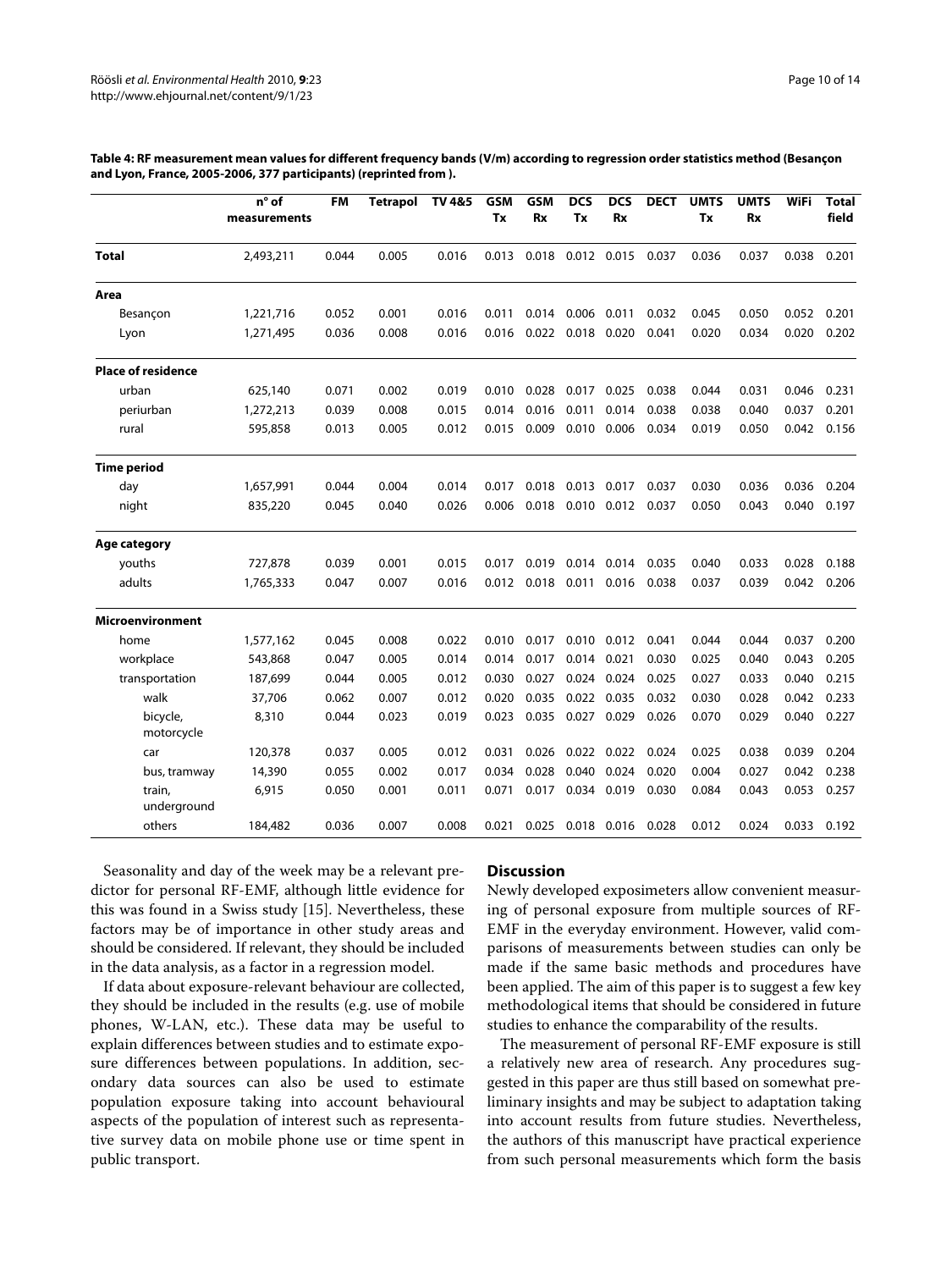#### **Table 5: Exposure predictions for different strata.**

| Variable                       | Category               | n   | <b>Coefficient</b> | 95%-CI                   | p-value                  |
|--------------------------------|------------------------|-----|--------------------|--------------------------|--------------------------|
| Age                            | young adults (20-34 y) | 56  | reference          |                          | $\sim$                   |
|                                | adults (35-64)         | 69  | 0.77               | 0.59;1.01                | 0.06                     |
|                                | retired people (>64)   | 6   | 0.75               | 0.39;1.42                | 0.37                     |
| Gender                         | Female                 | 74  | reference          |                          | $\overline{\phantom{a}}$ |
|                                | Male                   | 57  | 0.93               | 0.72;1.20                | 0.58                     |
| Place of residence             | Urban                  | 76  | reference          | $\overline{\phantom{a}}$ | $\overline{\phantom{a}}$ |
|                                | Suburban               | 55  | 1.27               | 0.97;1.66                | 0.08                     |
| Ownership of mobile phone      | Yes                    | 119 | reference          |                          | $\blacksquare$           |
|                                | No                     | 12  | 0.70               | 0.44;1.11                | 0.13                     |
| Ownership of cordless<br>phone | Yes                    | 79  | reference          | $\overline{\phantom{a}}$ | $\overline{\phantom{a}}$ |
|                                | No                     | 52  | 0.91               | 0.68;1.21                | 0.51                     |
| Ownership of W-LAN             | Yes                    | 50  | reference          | $\overline{a}$           | $\overline{\phantom{a}}$ |
|                                | No                     | 81  | 0.95               | 0.72;1.25                | 0.72                     |
| Socio economic status          | Low                    | 21  | reference          | $\overline{\phantom{a}}$ | $\overline{\phantom{a}}$ |
|                                | Middle                 | 17  | 0.87               | 0.54;1.39                | 0.55                     |
|                                | High                   | 93  | 1.10               | 0.77;1.58                | 0.59                     |

Coefficients of a multiple loglinear regression model using data from a Swiss RF-EMF population survey [[15\]](#page-13-10). This model allows predicting average RF-EMF exposure in different population strata

Intercept of the model: 0.11 mW/m2 (95%-CI: 0.08-0.17) (exposure during the day of a female person aged 20-34 living in an urban environment, owning a mobile phone, a cordless phone and wireless LAN at home, with the lowest socioeconomic status).

To calculate total exposure of a woman with the same characteristics but who does not own a mobile phone, the value has to be multiplied by 0.70 resulting in an exposure of 0.08 mW/m2. Note that this is only an example to demonstrate the principle of an exposure prediction model. Lack of significance of coefficients for potentially relevant parameters may indicate that a larger sample size is needed for this type of exposure prediction model.

of this presentation of the current state of knowledge for the conduct of personal measurement studies.

We consider it important to clearly differentiate between two objectives that can be achieved by such a study: determination of exposure distribution in a target population (population survey) or measurement of RF-EMF levels in different microenvironments (microenvironmental measurement). Both approaches have their merits and their limitations. A population survey needs a considerable larger sample size than a microenvironmental survey because the unit of observation is an individual. A microenvironmental study allows comparison of the exposure levels between different study areas but does not necessarily reflect population exposure because time spent in different microenvironments may differ between study populations. As an example, studies in France and Switzerland found relatively high RF-EMF levels in trains [[15,](#page-13-10)[21\]](#page-13-1) and travelling by train is therefore an exposurerelevant behaviour. Thus, to estimate the importance of this aspect for the RF-EMF exposure of the population, one needs data about the use of trains on the population level. Similarly, exposure of young children, who are not able to carry an exposimeter, can be predicted from their behaviour using measurements of the microenvironments which are relevant for very small children.

We regard our suggestions as basic requirements for future studies. Of course, additional features may be added to this core protocol. For instance, personal measurements of extremely low frequency magnetic fields may be added to the measurement study as has been done in the Netherlands [\[24\]](#page-13-5). Another possibility could be to compare geo-referenced personal measurements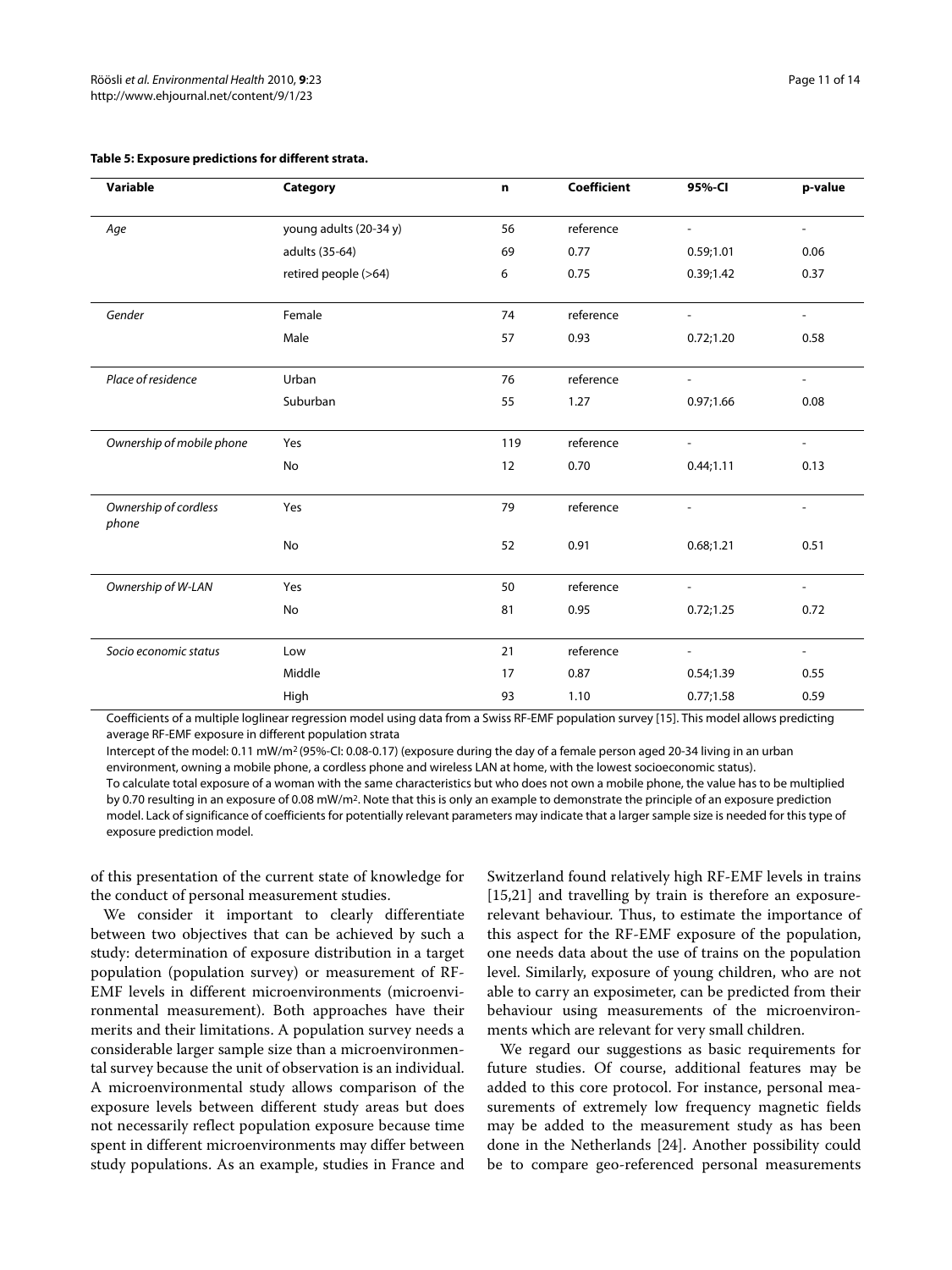with the results from propagation models of fixed site transmitters [\[26](#page-13-7)] or with spot measurements or to evaluate changes in the exposure situation over a period of a few years.

The conduct of personal measurements is important for several reasons. In the past, mobile phones were a very important source of RF-EMF exposure mainly to the head for everybody who used them [\[1](#page-12-0)]. As a consequence most of the human experimental and epidemiological studies focused on mobile phone exposure and did not need personal exposure measurements. However, for future research, a change in exposure patterns can be expected. Firstly, the average output power of new UMTS phones is considerably lower than of GSM phones [\[33](#page-13-15)]. Secondly, there is an increasing number of new technologies such as Wireless Local Area Network (W-LAN), Worldwide Interoperability for Microwave Access (WiMax), Radio Frequency Identification (RFID) or Near Field Communication (NFC), contributing to an individual's exposure. Exposure of the general population to these sources is complex and concerns the whole body. Thus, personal exposimeter measurements are useful to better characterize multi-source exposure in the everyday environment.

In principle, one could also use exposimeters in epidemiological studies in order to directly measure individual exposure. However, this approach has several limitations: it is very costly and time-consuming for large studies, and long term measurements are not feasible and need considerable commitment of the study participants which results in a decreased participation rate. Participants might even manipulate the measurements by placing the exposimeter at positions where high RF-EMF exposures are expected. This makes exposimeters unattractive for direct exposure measurements in many epidemiological applications and well-designed personal exposure measurement studies are needed to increase our knowledge about the exposure distribution in the population and its relevant contributors. This facilitates the interpretation of previous RF-EMF research and helps to develop reliable exposure prediction models [\[34](#page-13-16)] for future studies. Such reliable exposure assessment methods are urgently needed to conduct epidemiological studies on potential health effects of long-term low dose exposure to RF-EMF in our everyday environment. Although the public is concerned about health risks from this type of exposure, methodologically sound studies are scarce and published studies do not allow firm conclusions to be drawn [[35\]](#page-13-17).

Knowledge of the exposure distribution is also needed for health risk assessment and risk communication. In this context it is crucial that study results are representative and comparable, and that exposure differences reflect real differences and are not due to methodological differ-

ences. Comparability of exposure measurements is also important for evaluating different approaches to reduce exposure, including environmental measures (e.g. reduced standard limits) and behavioural changes. For instance it will be interesting to evaluate whether exposure from mobile phone base stations in countries with lower standard limits (e.g. Switzerland, Italy) differs from that in the rest of Europe. Differences in standard limits might lead to a different architecture of mobile communication networks, e.g. a higher number of base stations with lower power, leading consequently to different emission patterns.

Exposimeters facilitate the collection of comprehensive data on personal exposure. Personal exposure to various RF-EMF sources can be assessed separately and different types of exposure metrics can be calculated, such as time spent above a certain threshold, rate of change, or other measures reflecting the intrinsic structure of the exposure data, as presented in Table 3. This is important because no biological mechanisms in the low dose range are known yet, hence, it remains unclear which aspects of exposure are relevant for health, if any at all. It has been speculated that effects may be frequency or modulation dependent [\[36](#page-13-18)] and, in such a case, estimating average exposure would not be the most appropriate exposure metric.

Exposimeters also have limitations, including the lack of measurement of all sources in the RF-EMF spectrum. At a population level, omitting data on RF-EMF from such sources is not expected to be important, however in specific situations such sources can be relevant, for instance, if someone lives close to a short wave transmitter. Shielding of the body, when carrying the exposimeter, is also a problem. A recent study has estimated that on average the electric field of different frequency bands is underestimated by as much as 64% [\[27\]](#page-13-8). In principle, factors could be used to correct the measurements. However, too few investigations in different microenvironments have been made so far for us to feel comfortable in proposing the application of such correction factors at the moment.

The most important limitation of the exposimeter concerns measurements of exposure from mobile phone handsets and other sources that are operated close to the body. In this case the measurement depends on the distance between the emitting device and the exposimeter rather than the distance between the device and the body. Hence, the measurement does not accurately reflect exposure of the body. This could be taken into account by estimating the whole-body  $SAR_{wh}$  (Specific Absorption Rate) for each source by taking into account the average field distributions and field propagation for different typical exposure situations and microenvironments as pro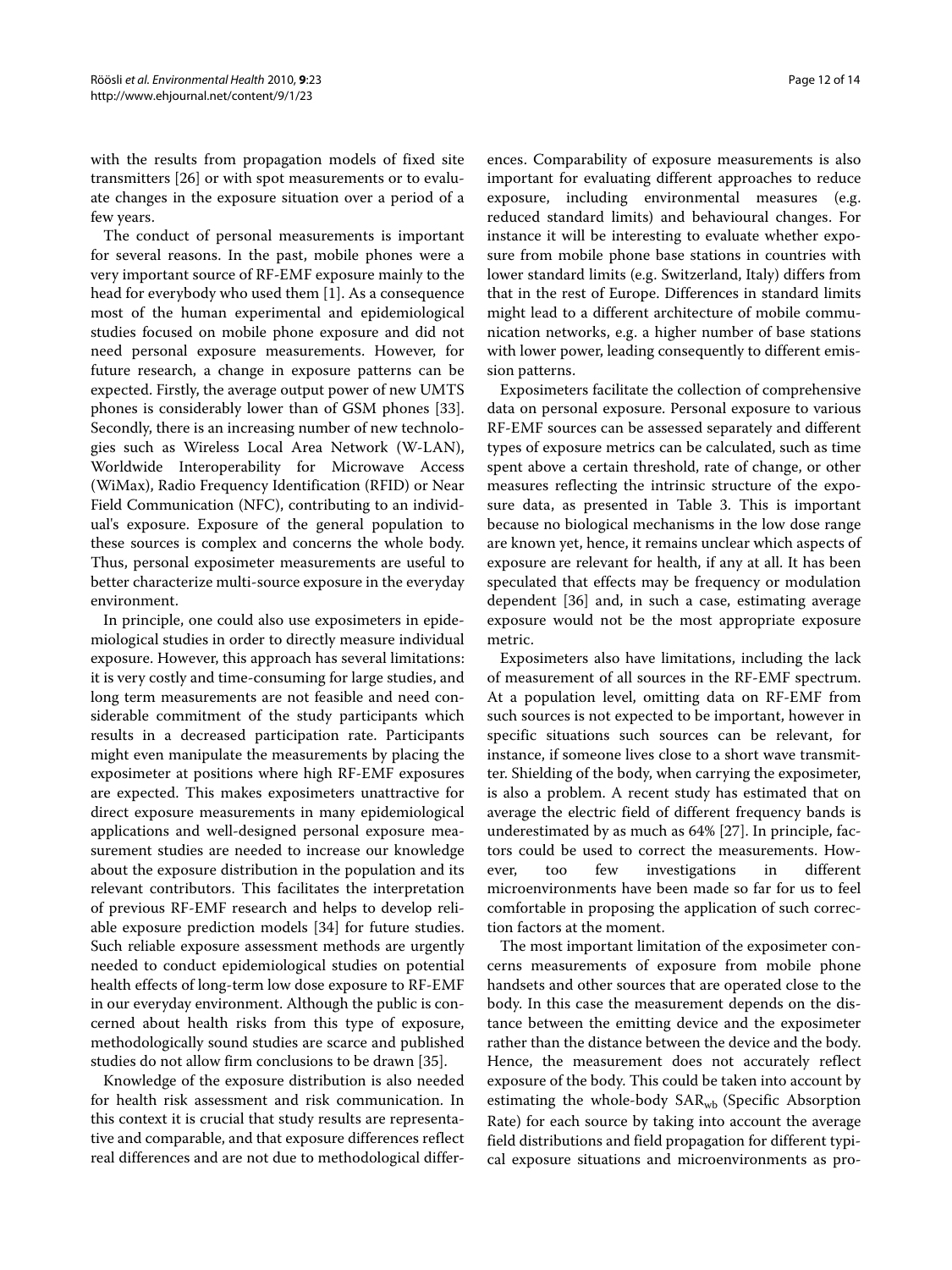posed in [[25](#page-13-6),[37](#page-13-19)]. In doing so, the same measured electric field strength for two frequency bands could mean different  $SAR<sub>wb</sub>$  depending on the typical usage/exposure situation for the corresponding source (e.g. near field from mobile phone vs. far field from mobile phone base station). In this way the exposimeter would extend to a "SAR<sub>wb</sub>-meter" and one could make an analysis in combination with both E-fields and actual whole-body SAR values, enabling future studies to make a comparison of personal exposure with basic restrictions [\[38](#page-13-20)]. This is a promising approach and its feasibility should be investigated in future studies.

# **Conclusions**

In this paper, experiences of various investigators with personal RF-EMF measurement studies are summarized. Based on these experiences criteria for future studies have been developed. Applying such common core procedures in future personal measurement studies is necessary so that observed differences in measurement studies reflect real exposure differences and not merely differences in the methods used.

# **List of abbreviations**

dB: Decibel; DECT: Digital Enhanced Cordless Telecommunications; EMF: Electromagnetic Field; FM: Frequency Modulated (radio broadcasting); GPS: Geographic Position System; GSM: Global System for Mobile Communications; NFC: Near Field Communication; RF-EMF: Radiofrequency electromagnetic field; RFID: Radio Frequency Identification; ROS: Robust regression on order statistics; SAR<sub>wb</sub>: Whole-body specific absorption rate; UMTS: Universal Mobile Telecommunications System; W-LAN: Wireless Local Area Network; WiMax: Worldwide Interoperability for Microwave Access.

# **Competing interests**

The authors declare that they have no competing interests.

#### **Authors' contributions**

All authors contributed to the methodological discussions. PF conducted the statistical analyses. MR drafted the manuscript with input from all authors. RCP and SM have proofread the manuscript. All authors read and approved the final manuscript.

#### **Acknowledgements**

No specific funding was obtained for development of this paper. We obtained travel reimbursements from COST Action BM0704 for meetings in Davos (17 June 2009) and Dublin (26 August 2009). MR is supported by the Swiss School of Public Health (SSPH+). JB is supported by the Netherlands Organisation for Health Research and Development (ZonMw). PF and EM are supported by the Swiss National Science Foundation (Grant 405740-113595). WJ is a Post-Doctoral Fellow of the FWO-V (Research Foundation - Flanders).

#### **Author Details**

1Department of Epidemiology and Public Health, Swiss Tropical and Public Health Institute, Socinstrasse 57, Basel, 4051, Switzerland, 2University of Basel, Petersplatz 1, Basel, Switzerland, 3Laboratory for Radiation Research, National Institute for Public Health and the Environment (RIVM), Bilthoven, 3720 BA, the Netherlands, 4Safety & Security Department, Austrian Institute of Technology GmbH, Seibersdorf, 2444, Austria, 5Centre for Research in Environmental Epidemiology (CREAL), Municipal Institute of Medical Research (IMIM), Barcelona Biomedical Research Park (PRBB), Doctor Aiguader, 88, Barcelona, 08003, Spain, <sup>6</sup>Institute of Environmental Medicine, Karolinska Institute, Stockholm, Sweden, 7Institute of Non-ionizing Radiation (INIS), Pohorskega bataljona 215, Ljubljajna, 1000, Slovenia, <sup>8</sup>Institute and Outpatient Clinic for Occupational, Social and Environmental Medicine, Hospital of the Ludwig-Maximilians-Universität, Ziemssenstr. 1, Munich, 80335, Germany, 9Department of Information Technology, Ghent University/IBBT Gaston Crommenlaan 8, B-9050 Ghent, Belgium, 10Centre for Radiation, Chemical and Environmental Hazards. Health Protection Agency, Didcot, UK, 11Centre for Epidemiology and Biostatistics, Leeds Institute of Genetics, Health and Therapeutics (LIGHT), University of Leeds, Clarendon Way, Leeds, LS2 9JT, UK, 12Institute of Cancer Epidemiology, Danish Cancer Society, Strandboulevarden 49, Copenhagen, 2100, Denmark, 13Department of Non-ionising Radiation, National "Fréderic Joliot-Curie" Research Institute for Radiobiology and Radiohygiene, Anna. str.5, Budapest, 1221, Hungary, 14French National Institute for Industrial Environment and Risks (INERIS), Parc ALATA Bp2, Verneuil en Halatte, 60550, France and 15Laboratoire Chrono-Environment (UMR N° 6249), Centre National de la Recherche Scientifique (CNRS), Faculty of Medicine, 2, place Saint Jacques, Besançon, 25030, France

#### Received: 9 December 2009 Accepted: 20 May 2010 Published: 20 May 2010

#### **References**

- <span id="page-12-0"></span>1. Neubauer G, Feychting M, Hamnerius Y, Kheifets L, Kuster N, Ruiz I, Schüz J, Überbacher R, Wiart J, Röösli M: Feasibility of future epidemiological studies on possible health effects of mobile phone base stations**.** Bioelectromagnetics 2007, 28:224-230.
- <span id="page-12-1"></span>2. Blettner M, Schlehofer B, Breckenkamp J, Kowall B, Schmiedel S, Reis U, Potthoff P, Schüz J, Berg-Beckhoff G: Mobile phone base stations and adverse health effects: Phase 1: A population-based cross-sectional study in Germany**.** Occupational and environmental medicine 2008.
- 3. Schreier N, Huss A, Röösli M: The prevalence of symptoms attributed to electromagnetic field exposure: a cross-sectional representative survey in Switzerland**.** Soz Praventivmed 2006, 51:202-209.
- <span id="page-12-2"></span>4. Schröttner J, Leitgeb N: Sensitivity to electricity--temporal changes in Austria**.** BMC Public Health 2008, 8:310.
- <span id="page-12-3"></span>5. Vrijheid M, Armstrong BK, Bedard D, Brown J, Deltour I, Iavarone I, Krewski D, Lagorio S, Moore S, Richardson L, et al.: Recall bias in the assessment of exposure to mobile phones**.** J Expo Sci Environ Epidemiol 2008.
- <span id="page-12-4"></span>6. Vrijheid M, Cardis E, Armstrong BK, Auvinen A, Berg G, Blaasaas KG, Brown J, Carroll M, Chetrit A, Christensen HC, et al.: Validation of short term recall of mobile phone use for the Interphone study**.** Occupational and environmental medicine 2006, 63:237-243.
- <span id="page-12-5"></span>Hutter HP, Moshammer H, Wallner P, Kundi M: Subjective symptoms, sleeping problems, and cognitive performance in subjects living near mobile phone base stations**.** Occupational and environmental medicine 2006, 63:307-313.
- <span id="page-12-6"></span>8. Preece AW, Georgiou AG, Dunn EJ, Farrow SC: Health response of two communities to military antennae in Cyprus**.** Occupational and environmental medicine 2007, 64:402-408.
- <span id="page-12-7"></span>9. Bornkessel C, Schubert M, Wuschek M, Schmidt P: Determination of the general public exposure around GSM and UMTS base stations**.** Radiat Prot Dosimetry 2007, 124:40-47.
- 10. Neitzke HP, Osterhoff J, Peklo K, Voigt H: Determination of exposure due to mobile phone base stations in an epidemiological study**.** Radiat Prot Dosimetry 2007, 124:35-39.
- 11. Schmiedel S, Bruggemeyer H, Philipp J, Wendler J, Merzenich H, Schuz J: An evaluation of exposure metrics in an epidemiologic study on radio and television broadcast transmitters and the risk of childhood leukemia**.** Bioelectromagnetics 2009, 30:81-91.